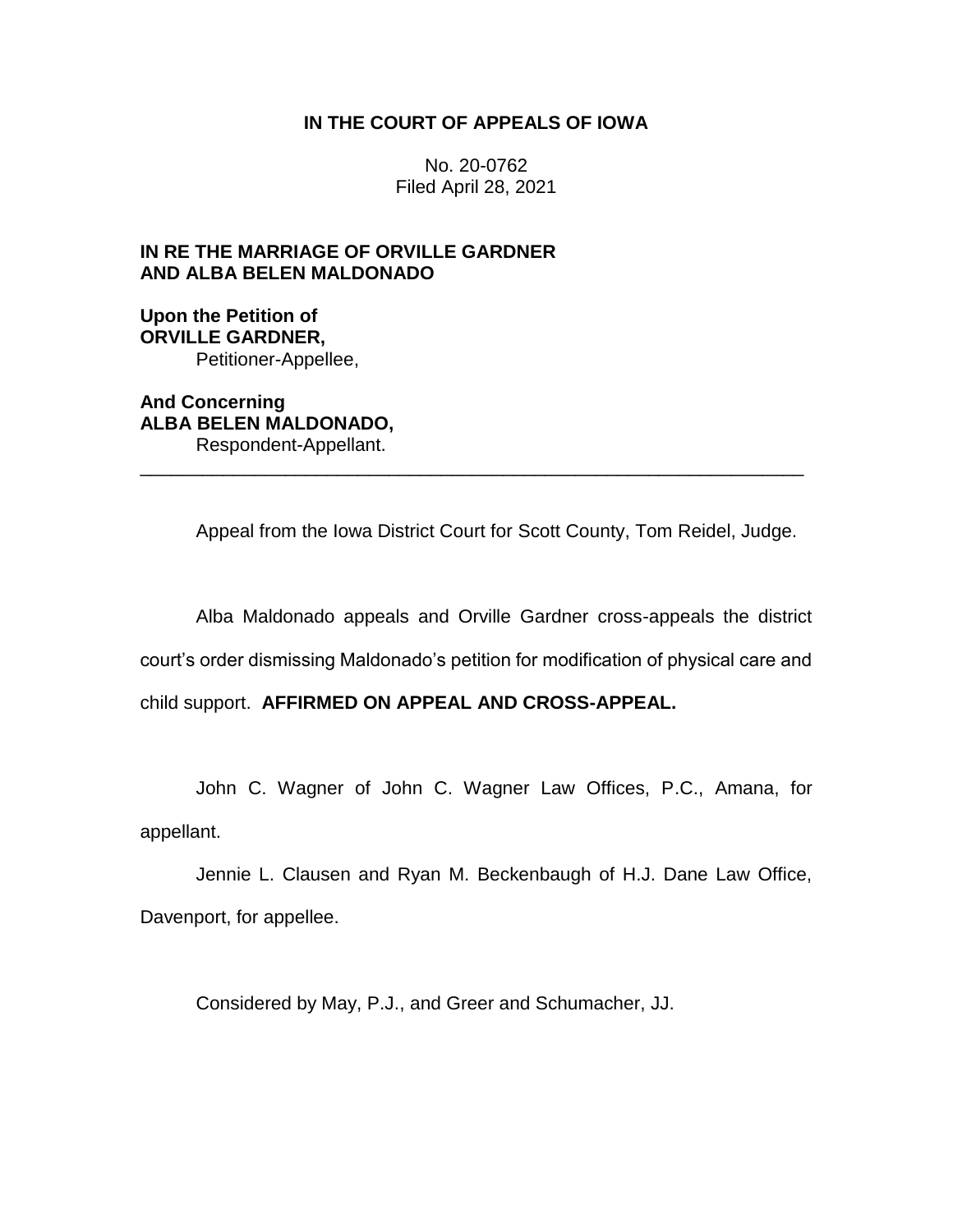### **MAY, Presiding Judge.**

Alba Maldonado and Orville Gardner are former spouses who have two minor children. Maldonado appeals from an order dismissing her petition for modification of their dissolution decree's physical care and child support provisions. Gardner cross-appeals from the district court's denial of his request for attorney fees. We affirm on both appeals. We also decline to award appellate attorney fees.

#### **I. Factual Background**

Maldonado and Gardner were married in 2006. In September 2018, the district court entered a decree dissolving their marriage. Gardner was granted sole legal custody and physical care. Maldonado was granted visitation.

In March 2019, Gardner filed an application to suspend Maldonado's visitation rights, an application for rule to show cause, and a petition for modification of the dissolution decree. In April, the court temporarily suspended Maldonado's weekend visitation and ordered her weekday visitation be supervised. Maldonado filed a counter-petition to modify the decree. In August, the court approved a stipulation to return to the original parenting schedule detailed in the dissolution decree and dismissed both petitions.

About five months later, in January 2020, Maldonado filed a petition for modification of the decree's physical care and child support provisions. Gardner filed a pre-answer motion to dismiss for failure to state a claim on which relief could be granted. Gardner also requested attorney fees and sanctions.

After a hearing, the court entered an order dismissing the petition. The court described the standards that govern motions to dismiss, including the principle that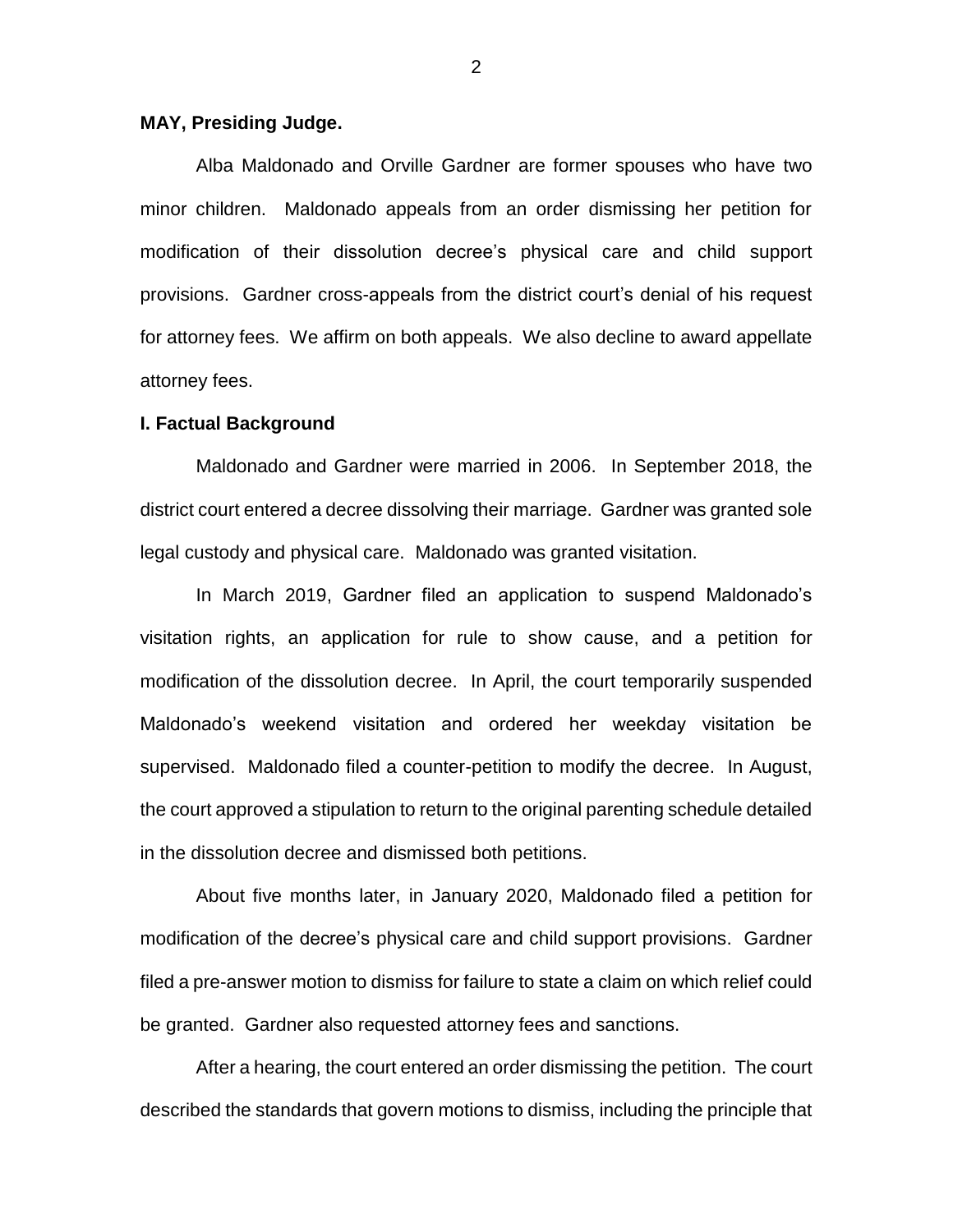dismissal "cannot be based upon facts not alleged" in the petition. *See Curtis v. Bd. of Supervisors*, 270 N.W.2d 447, 448 (Iowa 1978). "However," the court noted, "judicial notice provides an exception to these general motion to dismiss standards." Moreover, the court noted, it is proper to "take judicial notice of facts in the same proceeding." Applying these principles, the court concluded that it could take judicial notice of the prior proceedings in the present case, including the dissolution and the prior modification.

The court also noted the "heavy burden upon a party seeking to modify custody." *See In re Marriage of Frederici*, 338 N.W.2d 156, 158 (Iowa 1983). It includes the obligation to show a substantial change in circumstances not "contemplated by the court when the decree was entered." *See id.*

With these principles in mind, the court considered the allegations in Maldonado's petition in light of prior proceedings in the case. Ultimately, the court concluded Maldonado had not pled a substantial change in circumstances that could justify modification. Rather, the court concluded, all of Maldonado's allegations "have previously been litigated." Accordingly, the court granted the motion to dismiss. But it denied Gardner's request for attorney fees and sanctions.

Maldonado appeals the dismissal of her petition. Gardner cross-appeals the denial of his request for attorney fees. Both parties also ask for appellate attorney fees and costs.

### **II. Standard of Review**

We review dismissals for correction of errors at law. *See Benskin, Inc. v. W. Bank*, 952 N.W.2d 292, 298 (Iowa 2020); *see also In re Marriage of Johnson*, Nos. 0-422, 99-1559, 2000 WL 1298748, at \*1 (Iowa Ct. App. Aug. 30, 2000)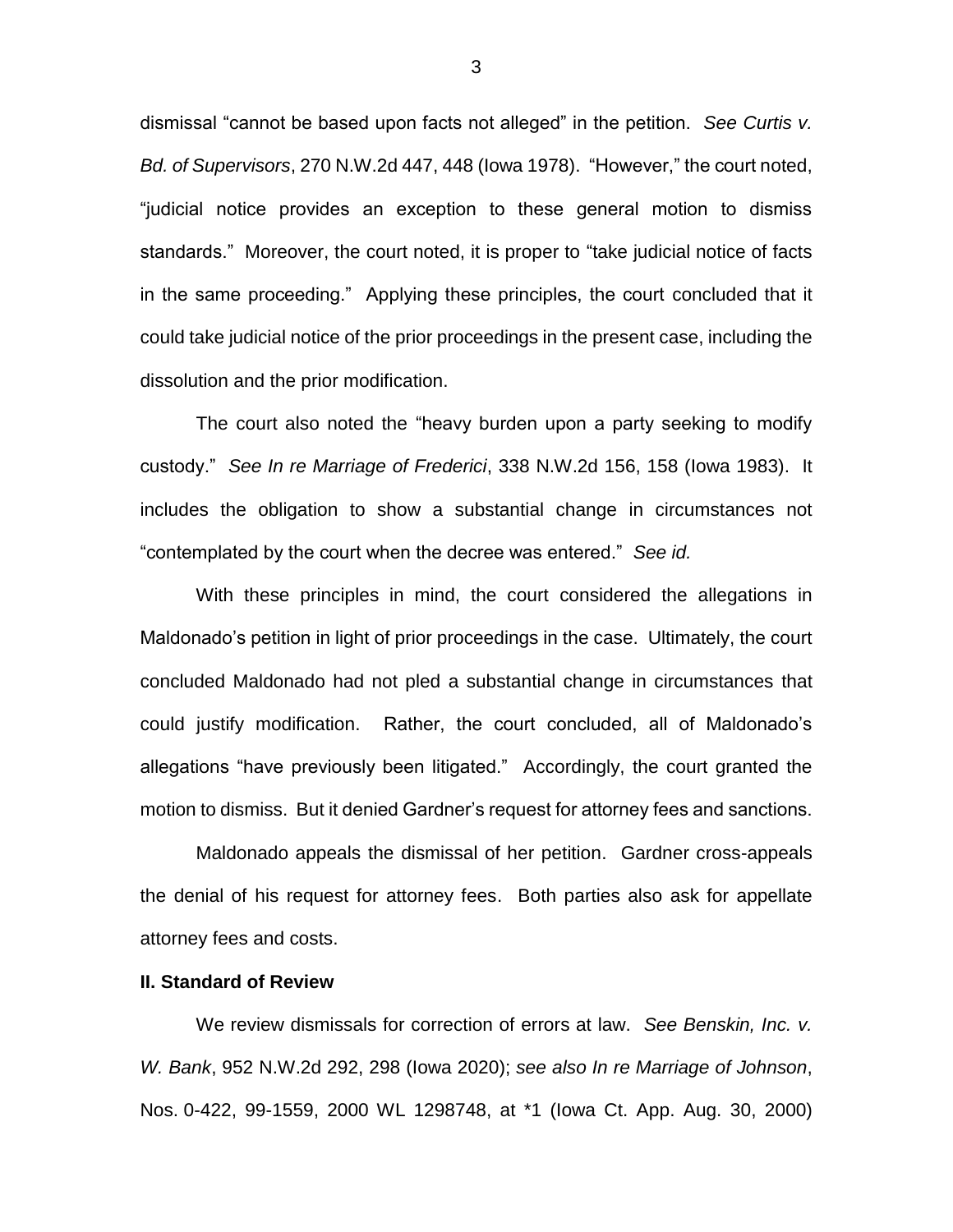("Although we review a district court's modification of a dissolution decree de novo, we review the district court's grant of a motion to dismiss for errors of law."). We review a district court's denial of attorney fees and sanctions for abuse of discretion. *See In re Marriage of Kimbro*, 826 N.W.2d 696, 698 (Iowa 2013); *Barnhill v. Iowa Dist. Ct.*, 765 N.W.2d 267, 272 (Iowa 2009).

### **III. Analysis**

#### **A. Motion to Dismiss**

Maldonado claims the district court erred in granting the motion to dismiss because (1) the court should not have taken judicial notice of the prior dissolution and modification proceedings; (2) her petition met the standards of notice pleading; (3) assuming judicial notice was appropriate, the court should have allowed her an "opportunity to provide facts in support of [her] position beyond [the] petition"; and (4) again assuming judicial notice was appropriate, the court should have conducted a "best interests" analysis following "an evidentiary hearing." We address each argument in turn.

# *1. Judicial notice*

Maldonado's central argument is that the district court erred by taking judicial notice of the prior dissolution and modification proceedings. We disagree.

When considering a motion to dismiss, courts "are usually limited to the pleadings" and "generally ought not consider matters outside the pleadings." *Wilson v. Ribbens*, 678 N.W.2d 417, 418 (Iowa 2004). As Maldonado concedes, however, there is at least one exception. *See id.* (noting "[i]n a limited number of circumstances, however, resort to matters outside the pleadings is permissible on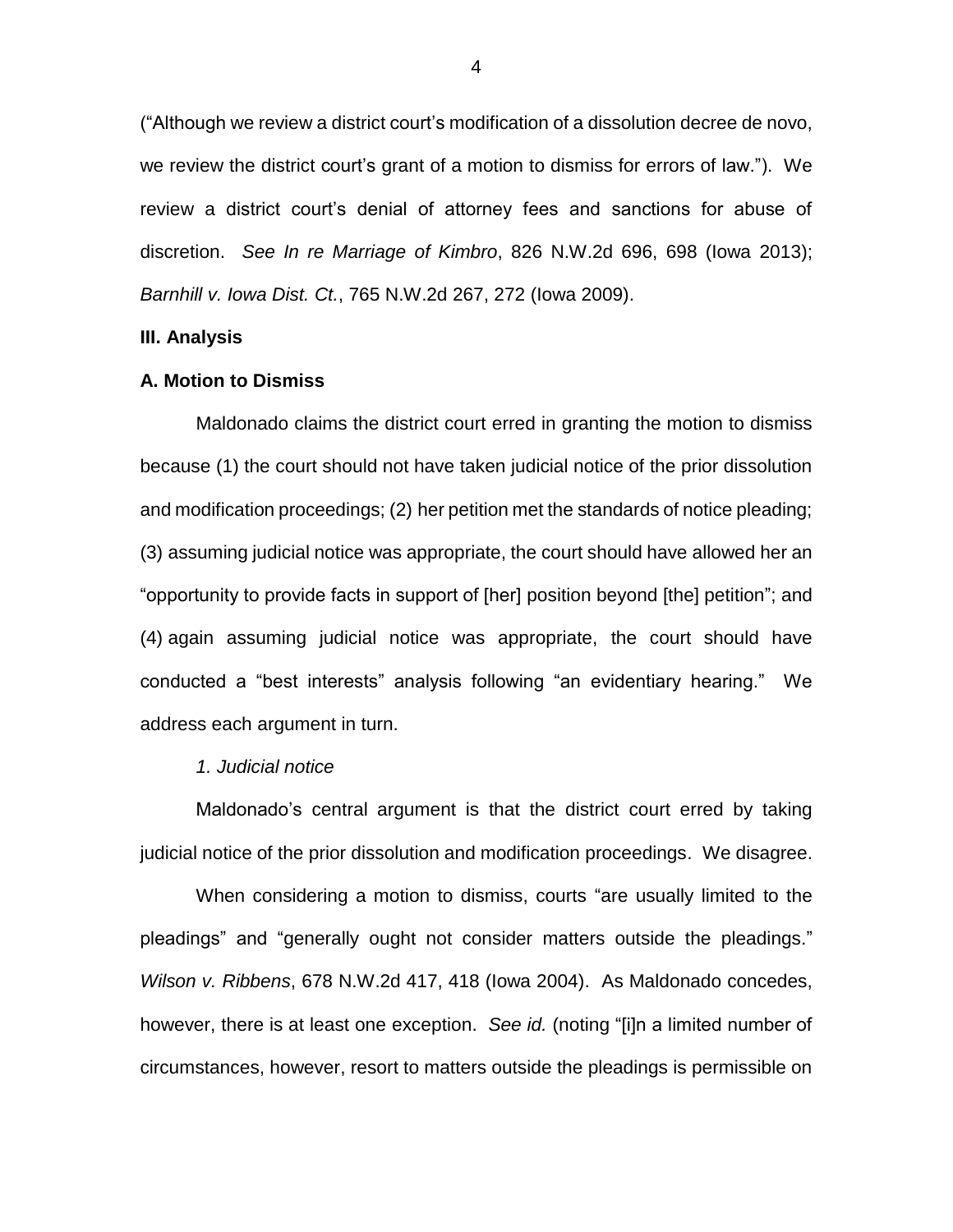a motion to dismiss"). Specifically, Maldonado concedes there is an exception for cases in which "a court is able to take judicial notice."

But Maldonado argues it was not appropriate for the district court to take judicial notice here. She relies on "[t]he general rule . . . that it is not proper for the court to consider or take judicial notice of the records of the same court in a different proceeding without an agreement of the parties." *Leuchtenmacher v. Farm Bureau Mut. Ins. Co.*, 460 N.W.2d 858, 861 (Iowa 1990). Because there was no agreement, Maldonado contends it was not "proper for the court to consider" the parties' prior litigation.

Gardner responds that the present modification dispute is simply an extension of the parties' larger dispute, which includes the dissolution, prior modification, and related motions. For practical purposes, it is all one case. So, in Gardner's view, the rule that courts may "take judicial notice of prior proceedings, orders, judgments and decrees in the same case" governs here. *Britven v. Britven*, 145 N.W.2d 450, 455 (Iowa 1966). This principle is "especially applicable where the object or purpose of the proceedings is to enforce a judgment or decree entered in the case." *Id.*

We think the same principle applies where, as here, the purpose of the proceeding is to modify a dissolution decree. We conclude it was proper for the district court to take judicial notice of the parties' prior dissolution-related litigation when considering Maldonado's current petition to modify the dissolution decree and, therefore, when ruling on Garner's motion to dismiss Maldonado's petition. 1

 $\overline{a}$ 

5

 $<sup>1</sup>$  At a bare minimum, it was appropriate for the court to take judicial notice of the</sup> 2018 decree, the March 2019 petition for modification, and the August 2019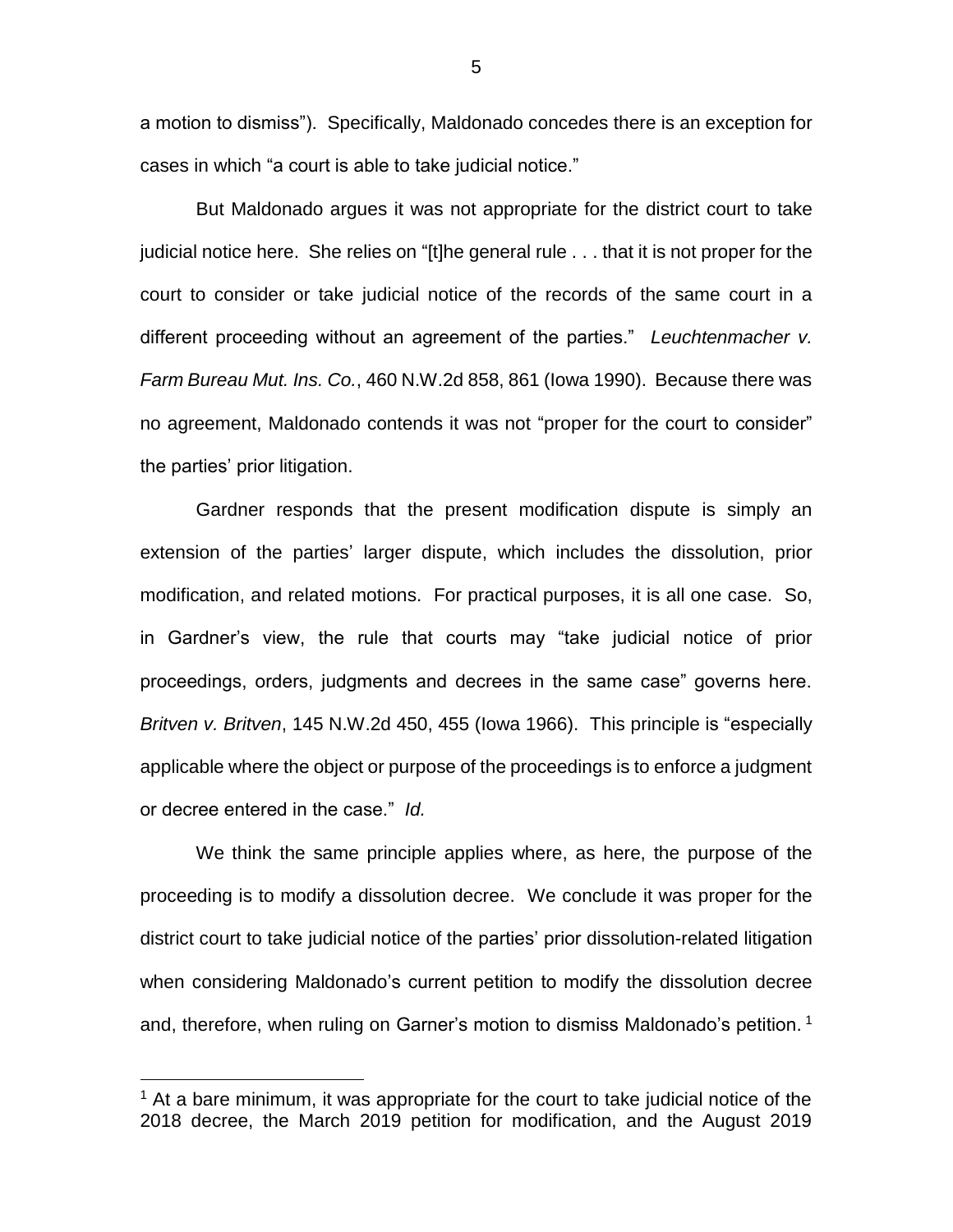*See, e.g.*, *Mlynarik v. Bergantzel*, 675 N.W.2d 584, 586 (Iowa 2004) ("Although not alleged in the petition, we take judicial notice of a prior lawsuit arising out of these events that resulted in a published opinion . . . .").

# *2. Adequate pleading*

 $\overline{a}$ 

Maldonado also argues that, *when viewed in isolation*, her petition pleads facts that "overcome the low burden required of notice pleading." But this argument does not address the circumstances before us. As explained, the court was *not* obligated to consider the petition *in isolation*. Rather, it was proper for the court to consider *both* the petition *and* the prior proceedings. More specifically, it was proper for the court to consider whether—in light of those prior proceedings— Maldonado's petition pled "a substantial change in circumstances" that "the trial court did not contemplate at the time of entrance of the original decree or at the time of a subsequent intervening modification proceeding." *See In re Marriage of Jacobo*, 526 N.W.2d 859, 864 (Iowa 1995). And Maldonado offers no criticism of how the district court completed that task. As Gardner correctly notes, Maldonado "did not take issue with the substance of the [court's] analysis in her brief. Rather, she asserted that the district court *should not have been allowed to do the analysis* by taking judicial notice." (Emphasis added.) *See State v. Gibbs*, 941 N.W.2d 888, 902 (Iowa 2020) (McDonald, J., concurring specially) (discussing waiver through failure to develop an argument). Because Maldonado has identified no

stipulation and order of approval, all of which were mentioned in the current petition. *See Daniels v. Holtz*, \_\_\_ N.W.2d \_\_\_, \_\_\_, 2021 WL 1148886, at \*2 (Iowa 2021) (noting "the district court was also entitled to consider the dismissal orders specifically referenced by case number and date in Daniels's petition, even if they had *not* been attached"); *see also King v. State*, 818 N.W.2d 1, 6 n.1 (Iowa 2012).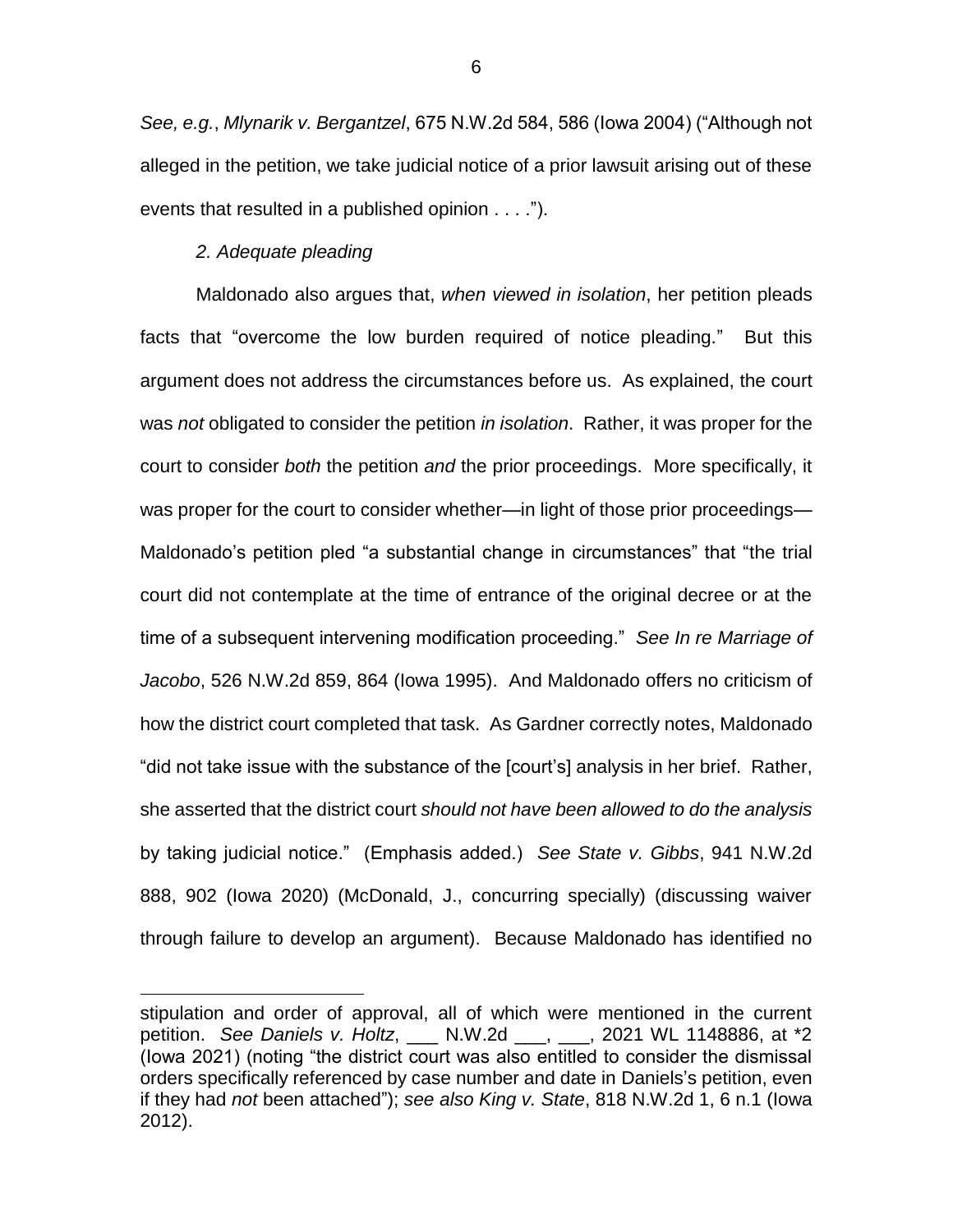errors in the district court's analysis, we presume its analysis was correct. <sup>2</sup> *See Clement v. Irwin*, No. 19-1192, 2020 WL 4498860, at \*2 (Iowa Ct. App. Aug. 5, 2020) (noting "we presume the district court's ruling was correct" and "[w]e will affirm if the appellant fails to demonstrate error" and collecting cases).

### *3. Opportunity to provide additional facts*

Maldonado also complains that, even assuming judicial notice was appropriate, the district court should have given her the "opportunity to provide facts in support of [her] position beyond [her] petition." But she identifies no additional facts that she would have provided to the district court—or how they could have changed the outcome. So we see no grounds for reversal. *See Jones v. Univ. of Iowa*, 836 N.W.2d 127, 140 (Iowa 2013) ("It is well-settled that nonprejudicial error is never ground for reversal on appeal.").

### *4. Best-interests analysis*

 $\overline{a}$ 

Lastly, Maldonado argues that, "[r]egardless of the appropriateness of it taking judicial notice," the district court committed reversible error by "fail[ing] to consider [the] best interests of the children." We disagree. It is true that, before she could obtain relief, Maldonado would have been required to prove *both* (1) a substantial change in circumstances that was not previously contemplated *and* (2) that a modification would serve the children's best interests. *See, e.g.*, *In re Marriage of Weidner*, 338 N.W.2d 351, 361 (Iowa 1983) (noting dual requirements); *In re Marriage of Negro*, No. 13-1345, 2014 WL 2431529, at \*2 (Iowa Ct. App. May 29, 2014) (same). As explained, though, Maldonado's petition

<sup>2</sup> Maldonado relies heavily on *In re Marriage of Jensen*, 251 N.W.2d 252, 254 (Iowa 1978). But judicial notice is not mentioned in *Jensen*.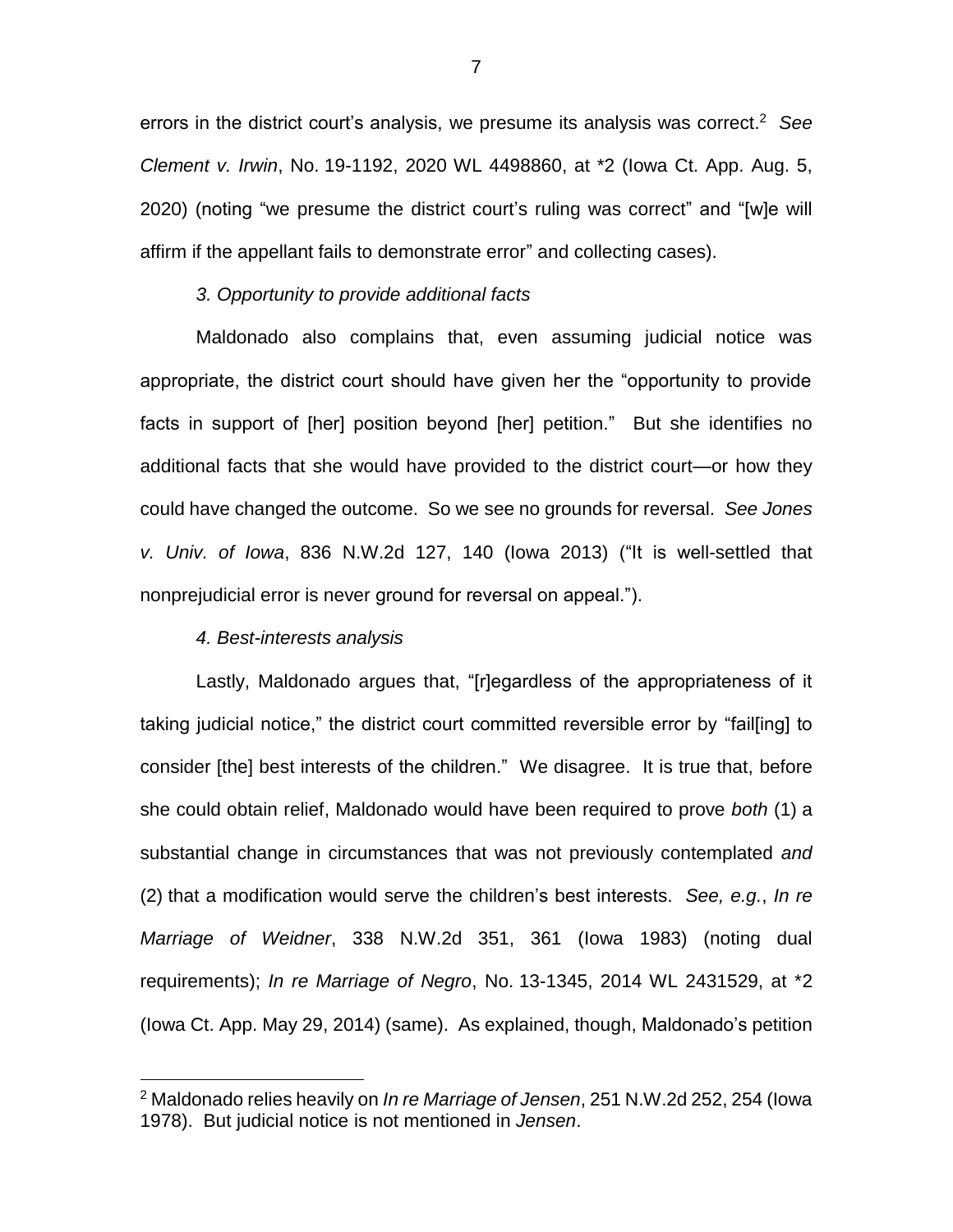failed on the first prong. This alone precluded modification. So there was no need for the court to engage in a best-interests analysis. *See In re Marriage of Minjares*, No. 19-0623, 2019 WL 6894283, at \*2 n.1 (Iowa Ct. App. Dec. 18, 2019) ("Because we affirm based on Roy's failure to show a substantial change in circumstances warrants modification, we need not address whether one parent could render superior care or whether modification is in the children's best interests.").

#### **B. Attorney Fees**

Gardner cross-appeals the district court's denial of attorney fees. He requested fees under a sanctions theory, pursuant to Iowa Code section 619.19 (2020) and Iowa Rule of Civil Procedure 1.413, and under a prevailing party theory, pursuant to section 598.36. Here the district court declined to award fees because Maldonado "has limited financial means" and, moreover, fiscal sanctions would probably not deter her from pursuing unmeritorious litigation in the future. We defer to the court's findings, and we see no abuse in the court's reasoning. We affirm the district court's denial of Gardner's attorney fees.

#### **C. Appellate Attorney Fees**

Finally, we address the parties' requests for appellate attorney fees. Appellate attorney fees are awarded upon our discretion and are not a matter of right. *See In re Marriage of Okland*, 699 N.W.2d 260, 270 (Iowa 2005). When considering whether to award fees, "we consider 'the needs of the party seeking the award, the ability of the other party to pay, and the relative merits of the appeal.'" *In re Marriage of McDermott*, 827 N.W.2d 671, 687 (Iowa 2013) (citation omitted). After consideration, we decline to award appellate attorney fees to either party.